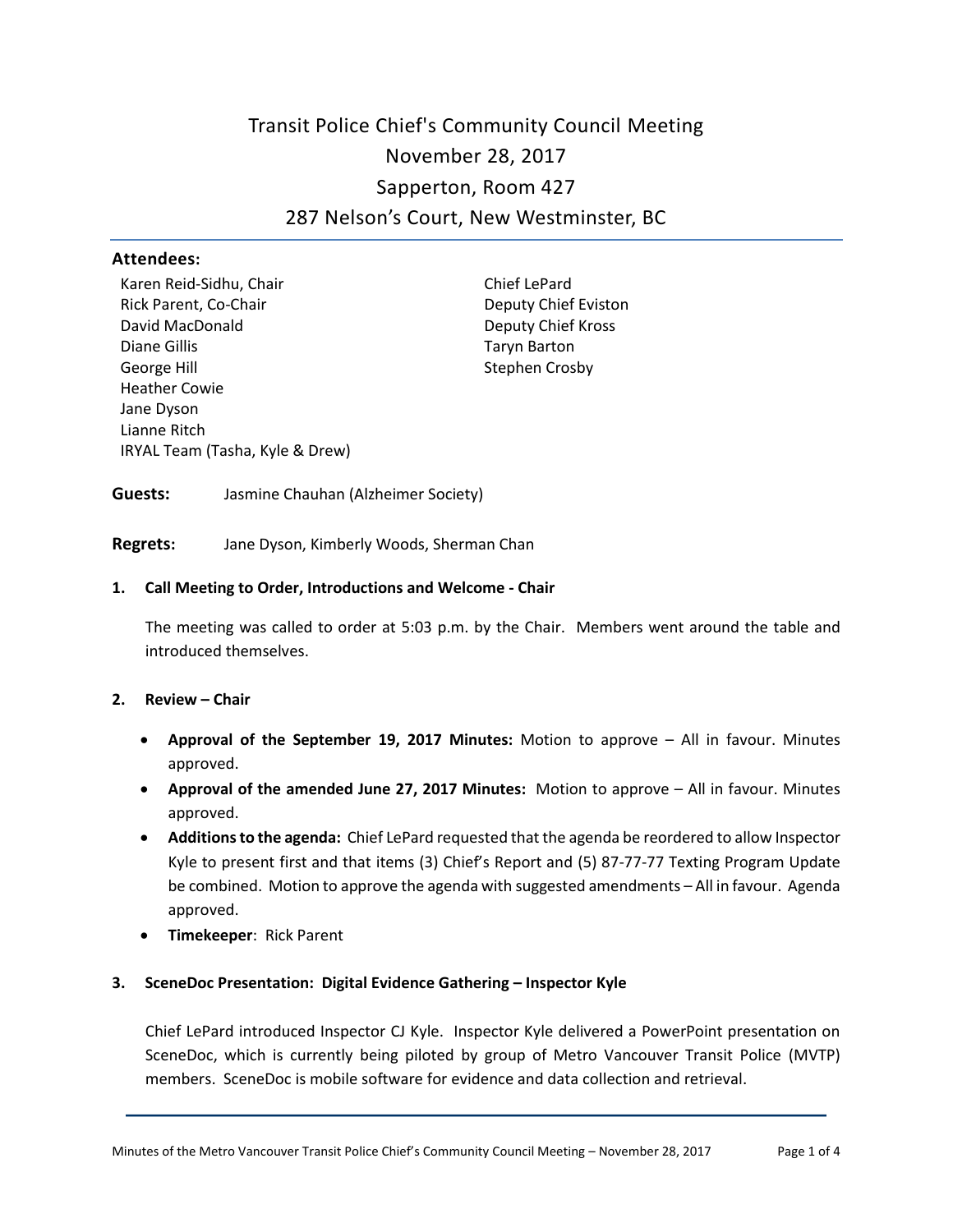# **\****5:08 p.m. Lianne Ritch arrived*

The pilot of SceneDoc began with a small group in June. Samsung greatly assisted with finding the right devices to use and in August, filmed a video featuring their Samsung products being used by MVTP members. The six minute [video w](https://www.youtube.com/watch?v=hSb2Vr3UbUY)as played for the TPCCC. Inspector Kyle outlined the benefits of using SceneDoc including a greater ability to collect evidence, accuracy and legibility, as well as the potential for information sharing.

Inspector Kyle answered questions from the TPCCC and was thanked for the informative presentation.

# **4. Chief's Update – Chief LePard**

The Council received a PowerPoint presentation from Chief LePard on some of the recent key activities at MVTP:

- Budget request and the importance of an incremental increase to continue to maintain good service.
- New Strategic Services Manager Stephen Crosby has started:
	- $\circ$  Chief LePard introduced Stephen to the TPCCC and Stephen outlined the areas he is responsible for.
- MVTP Social Media: outlined priorities on social media and the different platforms MVTP is active on including Twitter, Facebook, Instagram, Youtube and Reddit.
- Texting Update:
	- o Thanks to Lianne's suggestion, the 87-77-77 is now printed on all compass cards.
	- $\circ$  Texting statistics were outlined and examples provided of actionable text reports.

The TPCCC had the following suggestions for other ways to promote the texting number:

- Have the texting numbers at bus stations
- Provide the stats on social media or the website in regards to the percentage of texts that turn into actionable police files

The TPCCC deliberated on other ways to push the information out to corporations such as schools, hospitals, etc. IRAYL includes the information in their interactions and presentations to youth.

## **5. 87-77-77 Texting Program Update – Chief**

This item was covered in Item (4) Chief's Update.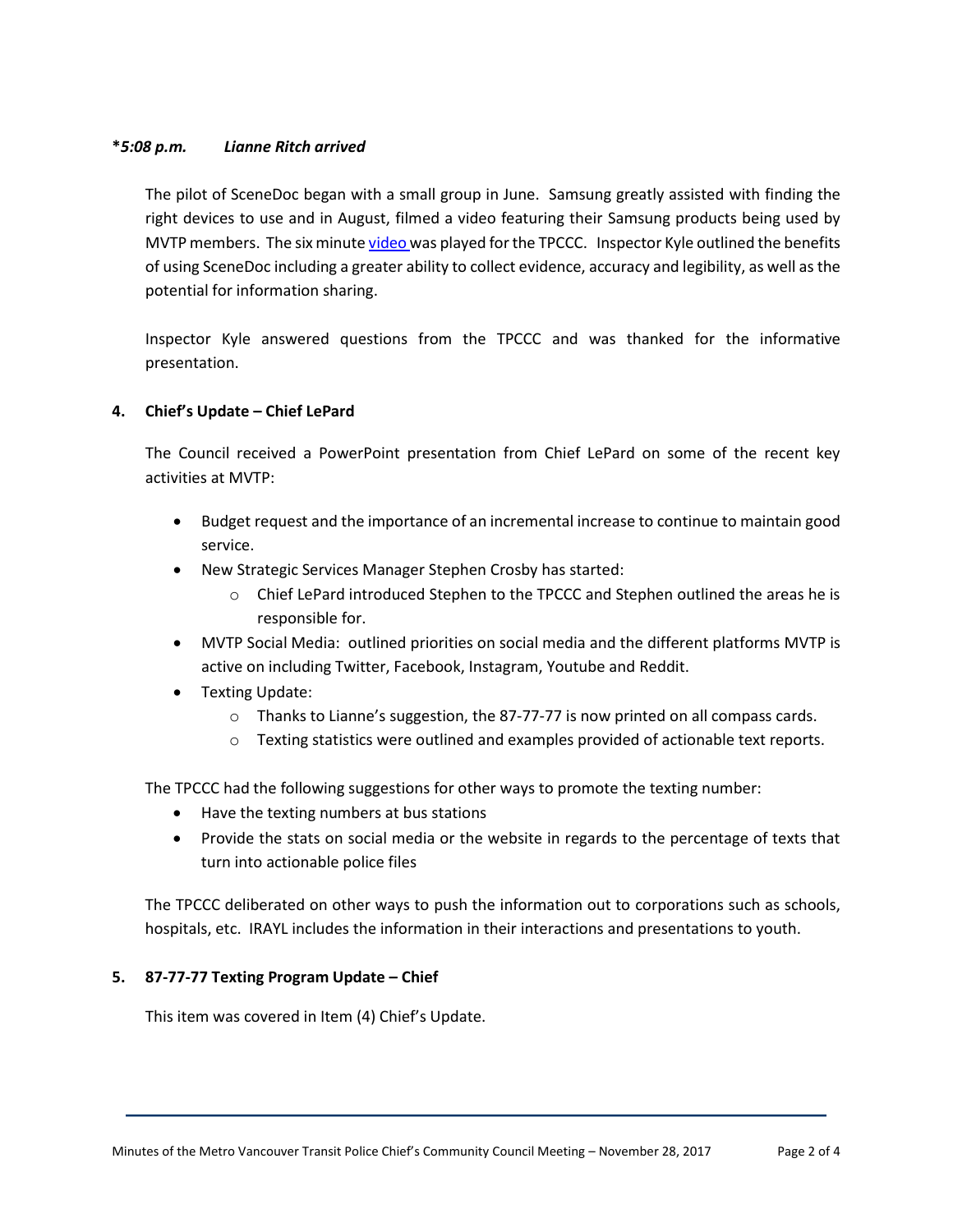## **6. Membership Update: Youth Representative – Chair**

The Chairs are working on identifying a youth representative and will report back. The TPCCC was asked for any suggestions on where to reach out to the LGBTQ community.

## **7. Roundtable – Planning for New Year**

Members went around the table:

- IRAYL outlined hotspots, Evergreen is starting to pick up, NPOs have been great to work with and help out a lot.
- George getting darker earlier is always a concern; concerns with crowding on SkyTrain and students not being able to access their phone or yellow alarm strip.
- Diane seeing more traffic issues as a priority; trying to improve lighting; concerns about students around Royal Oak with a lack of awareness of stepping into roadways; thanked TP for assistance provided with taking a report from a resident who was injured; meeting with MLAs in regards to addiction; going back to MP about housing.
- Dave Commended Bruce Shipley for all he has done for Pathways; planning to do another MVTP led safety presentation for Pathways that will involve taking people on the train and showing them safety features, etc.
- Rick Recently attended a conference on Community Policing; MVTP is a leader in this area; will include the texting program in text book; currently researching and reviewing diversity in police agencies.

The TPCCC deliberated on diversity issues and were advised of some of the challenges and initiatives in police recruiting.

- Lianne Sexual Violence Prevention and Response offices are open at UBC and SFU; legislation now requires all universities in BC to have sexual assault policies in place; suggested to add texting number to the AutoLoad feature for Compass;
- Heather Thanked Deputy Chief Eviston for attending a recent event; Burnaby council approved their dementia friendly action plan and North Shore has finished their draft; January is Alzheimer's awareness month; newest campaign will be shared on social media; hoping to expand outreach in South Asian community; Alzheimer's Walk is May 6<sup>th</sup>.
- Karen outlined diversity of volunteers; recently launched the concept of civic pride to grade 7 students in an inner city school and it has been well received; introduced the texting cards to the students who are all transit users; chronic intoxication is an issue in Newton; Mayor of Surrey has launched a gang task force; outlined mentorship program; thanked Mike Woolley for the collaborative work he has been doing in Surrey; outlined Citizen Community Safety Walks at night.